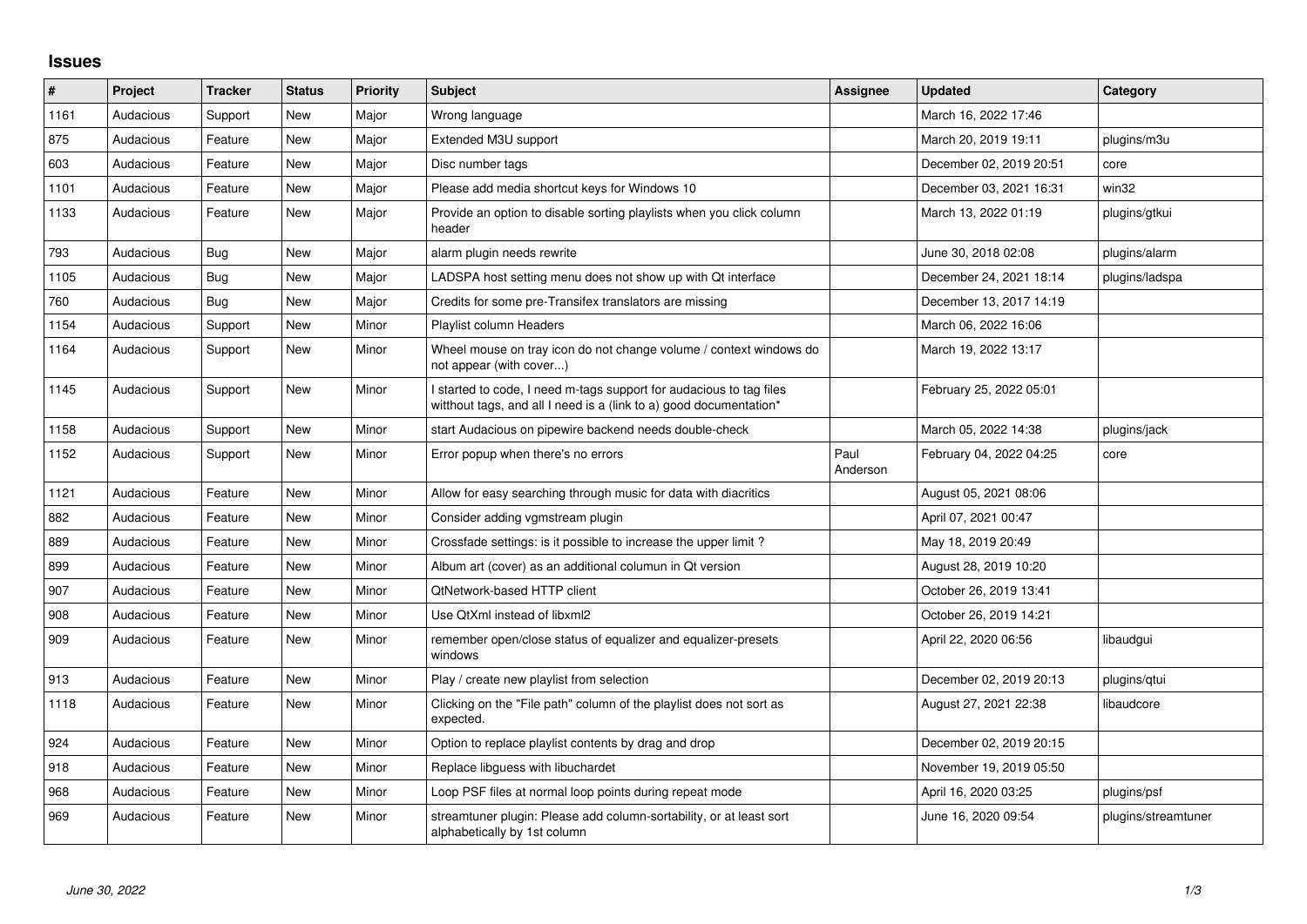| $\#$ | Project   | <b>Tracker</b> | <b>Status</b> | <b>Priority</b> | Subject                                                                                             | <b>Assignee</b> | <b>Updated</b>          | Category            |
|------|-----------|----------------|---------------|-----------------|-----------------------------------------------------------------------------------------------------|-----------------|-------------------------|---------------------|
| 602  | Audacious | Feature        | New           | Minor           | Restoring XMMS "AUTO" (entry-specific) equalizer settings<br>(patch/suggestion included).           |                 | December 03, 2019 14:40 | core                |
| 987  | Audacious | Feature        | New           | Minor           | Closing of Search Library tool by same method as opening it                                         |                 | May 13, 2020 00:15      |                     |
| 995  | Audacious | Feature        | New           | Minor           | Add star rating to songs                                                                            |                 | June 16, 2020 09:56     |                     |
| 1048 | Audacious | Feature        | New           | Minor           | PipeWire support                                                                                    |                 | May 04, 2022 19:36      |                     |
| 996  | Audacious | Feature        | New           | Minor           | Refine playlists when searching (search all playlists)                                              |                 | June 16, 2020 09:58     |                     |
| 1046 | Audacious | Feature        | New           | Minor           | Add all id3v2 frames in the settings of Playlist available columns                                  |                 | December 28, 2020 21:14 | plugins/gtkui       |
| 1047 | Audacious | Feature        | New           | Minor           | Stop playing after any chosen track                                                                 |                 | December 29, 2020 01:23 |                     |
| 51   | Audacious | Feature        | New           | Minor           | Option to inhibit suspend                                                                           |                 | February 13, 2021 09:23 |                     |
| 1057 | Audacious | Feature        | <b>New</b>    | Minor           | Matroska (mka) chapter support                                                                      |                 | August 27, 2021 22:54   |                     |
| 1058 | Audacious | Feature        | New           | Minor           | Allow changing the language/locale in settings                                                      |                 | January 30, 2021 18:11  |                     |
| 1130 | Audacious | Feature        | New           | Minor           | folders for tabs in the playlist head (an enhancement suggestion, not a<br>bug)                     |                 | October 24, 2021 19:04  |                     |
| 1131 | Audacious | Feature        | New           | Minor           | Selection of songs via selection field/bar (as in Clementine)                                       |                 | October 31, 2021 12:41  |                     |
| 1011 | Audacious | Feature        | New           | Minor           | Visible separator of folders in the playlist                                                        |                 | July 18, 2020 16:10     |                     |
| 1134 | Audacious | Feature        | New           | Minor           | Web interface remote control                                                                        |                 | November 04, 2021 06:57 |                     |
| 1013 | Audacious | Feature        | New           | Minor           | Request re Album Art using music file metatag                                                       |                 | August 03, 2020 22:48   |                     |
| 1142 | Audacious | Feature        | <b>New</b>    | Minor           | MusicBrainz support for CD plugin                                                                   |                 | November 20, 2021 21:46 | plugins/cdaudio     |
| 1066 | Audacious | Feature        | New           | Minor           | Allow Equalizer window to be resized.                                                               |                 | February 11, 2021 10:05 |                     |
| 1067 | Audacious | Feature        | New           | Minor           | Equalizer adjustments are coarse.                                                                   |                 | February 11, 2021 10:09 |                     |
| 1071 | Audacious | Feature        | New           | Minor           | Linkage could be improved for packagers.                                                            |                 | March 31, 2021 00:32    |                     |
| 1072 | Audacious | Feature        | New           | Minor           | QT AOSD plugin                                                                                      |                 | February 17, 2021 21:18 | plugins/aosd        |
| 786  | Audacious | Feature        | <b>New</b>    | Minor           | Port global hotkeys plugin to Windows                                                               |                 | January 04, 2021 21:52  | plugins/hotkey      |
| 1116 | Audacious | Feature        | New           | Minor           | feature request: miniview mode with QT or GTK interace                                              |                 | February 08, 2022 06:53 |                     |
| 1119 | Audacious | Feature        | New           | Minor           | ADD ability to silence internet radio timeout Error dialog popup                                    |                 | July 31, 2021 18:36     |                     |
| 943  | Audacious | Feature        | New           | Minor           | Being able to add several folders to the library, and arrange that<br>Audacious recognizes symlinks |                 | March 23, 2020 15:41    | plugins/search tool |
| 945  | Audacious | Feature        | New           | Minor           | Balance control in newer interface                                                                  |                 | March 23, 2020 13:28    | plugins/qtui        |
| 864  | Audacious | Feature        | New           | Minor           | Drag/drop songs into playlists displayed in the Playlist Manager                                    |                 | October 29, 2019 02:14  |                     |
| 955  | Audacious | Feature        | New           | Minor           | Enqueue option                                                                                      |                 | April 09, 2020 03:54    |                     |
| 956  | Audacious | Feature        | New           | Minor           | Stream to chromecast                                                                                |                 | January 11, 2021 01:19  |                     |
| 870  | Audacious | Feature        | New           | Minor           | View > Show Playlist and View > Show Playback Controls                                              |                 | November 15, 2021 22:48 |                     |
| 876  | Audacious | Feature        | New           | Minor           | Automatically reconnect when HTTP server closes connection                                          |                 | May 03, 2019 16:20      | plugins/neon        |
| 877  | Audacious | Feature        | New           | Minor           | Please add save option to cue playlists (patch included)                                            |                 | March 07, 2019 04:18    | plugins/cue         |